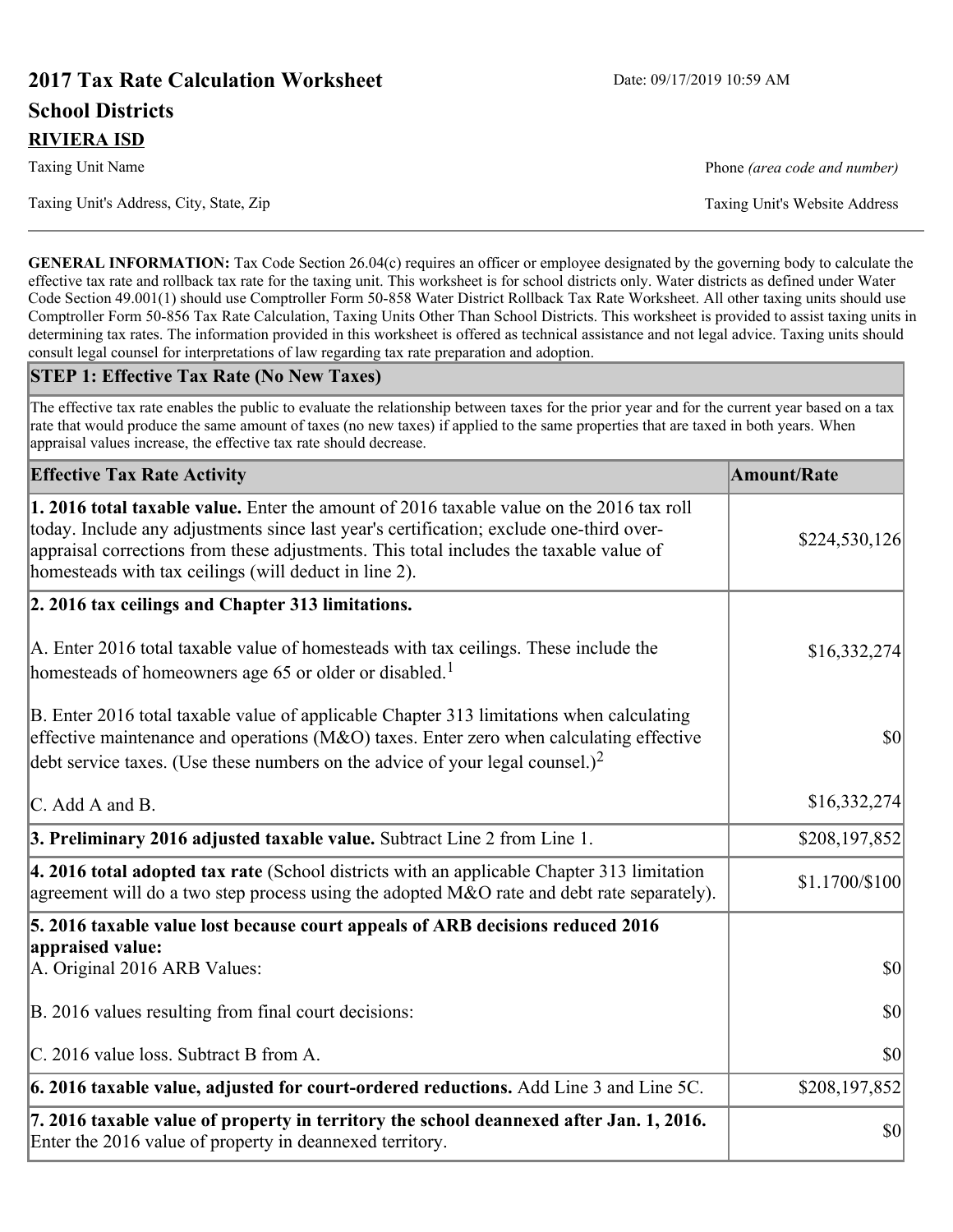| 8. 2016 taxable value lost because property first qualified for an exemption in 2017.<br>Note that lowering the amount or percentage of an existing exemption does not create a new<br>exemption or reduce taxable value. If the school district increased an original exemption, use<br>the difference between the original exempted amount and the increased exempted amount.<br>Do not include value lost due to freeport or goods-in-transit exemptions. |               |
|--------------------------------------------------------------------------------------------------------------------------------------------------------------------------------------------------------------------------------------------------------------------------------------------------------------------------------------------------------------------------------------------------------------------------------------------------------------|---------------|
| A. Absolute exemptions. Use 2016 market value:                                                                                                                                                                                                                                                                                                                                                                                                               | \$4,103       |
| B. Partial exemptions. 2017 exemption amount or 2017 percentage exemption times 2016<br>value:                                                                                                                                                                                                                                                                                                                                                               | \$164,140     |
| C. Value loss: Add A and B.                                                                                                                                                                                                                                                                                                                                                                                                                                  | \$168,243     |
| 9. 2016 taxable value lost because property first qualified for agricultural appraisal (1-<br>d or 1-d-1), timber appraisal, recreational/scenic appraisal or public access airport<br>special appraisal in 2017. Use only properties that qualified in 2017 for the first time; do<br>not use properties that qualified in 2016.                                                                                                                            |               |
| A. 2016 market value:                                                                                                                                                                                                                                                                                                                                                                                                                                        | \$226,900     |
| B. 2017 productivity or special appraised value:                                                                                                                                                                                                                                                                                                                                                                                                             | \$16,230      |
| C. Value loss. Subtract B from A.                                                                                                                                                                                                                                                                                                                                                                                                                            | \$210,670     |
| 10. Total adjustments for lost value. Add Lines 7, 8C and 9C.                                                                                                                                                                                                                                                                                                                                                                                                | \$378,913     |
| 11. 2016 adjusted taxable value. Subtract Line 10 from Line 6.                                                                                                                                                                                                                                                                                                                                                                                               | \$207,818,939 |
| <b>12. Adjusted 2016 taxes.</b> Multiply Line 4 by Line 11 and divide by \$100.                                                                                                                                                                                                                                                                                                                                                                              | \$2,431,481   |
| [13. Taxes refunded for years preceding tax year 2016. Enter the amount of taxes refunded]<br>by the district for tax years preceding tax year 2016. Types of refunds include court<br>decisions, corrections and payment errors. Do not include refunds for tax year 2016. This<br>line applies only to tax years preceding tax year 2016.                                                                                                                  | \$1,095       |
| 14. Adjusted 2016 taxes with refunds. Add Lines 12 and 13.                                                                                                                                                                                                                                                                                                                                                                                                   | \$2,432,576   |
| 15. Total 2017 taxable value on the 2017 certified appraisal roll today. This value<br>includes only certified values and includes the total taxable value of homesteads with tax<br>ceilings (will deduct in Line 17). These homesteads include homeowners age 65 or older or<br>disabled.                                                                                                                                                                  |               |
| A. Certified values only: <sup>3</sup>                                                                                                                                                                                                                                                                                                                                                                                                                       | \$238,153,512 |
| <b>B. Pollution control and energy storage exemption:</b> Deduct the value of property<br>exempted for the current tax year for the first time as pollution control or energy storage<br>system property:                                                                                                                                                                                                                                                    | $$-0$         |
| <b>C. Total value.</b> Subtract B from A.                                                                                                                                                                                                                                                                                                                                                                                                                    | \$238,153,512 |
| 16. Total value of properties under protest or not included on certified appraisal roll.                                                                                                                                                                                                                                                                                                                                                                     |               |
| A. 2017 taxable value of properties under protest. The chief appraiser certifies a list of                                                                                                                                                                                                                                                                                                                                                                   |               |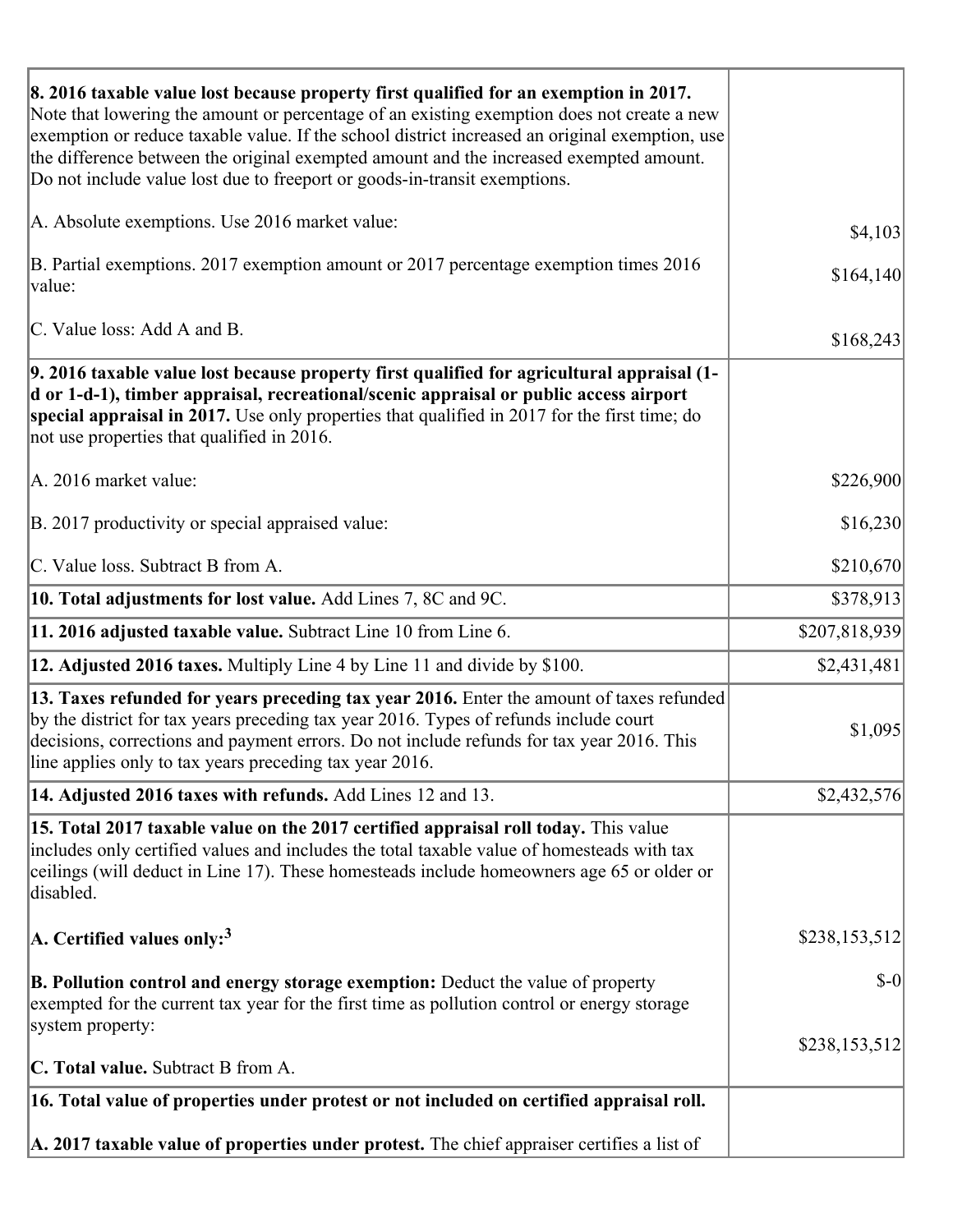| properties still under ARB protest. The list shows the appraisal district's value and the<br>taxpayer's claimed value, if any, or an estimate of the value if the taxpayer wins. For each of<br>the properties under protest, use the lowest of these values. Enter the total value.                                                                                                                                                                                                                                                                                                                                                                                                                      | \$3,703,130    |
|-----------------------------------------------------------------------------------------------------------------------------------------------------------------------------------------------------------------------------------------------------------------------------------------------------------------------------------------------------------------------------------------------------------------------------------------------------------------------------------------------------------------------------------------------------------------------------------------------------------------------------------------------------------------------------------------------------------|----------------|
| B. 2017 value of properties not under protest or included on certified appraisal roll.<br>The chief appraiser gives school districts a list of those taxable properties that the chief<br>appraiser knows about, but are not included in the appraisal roll certification. These<br>properties are not on the list of properties that are still under protest. On this list of<br>properties, the chief appraiser includes the market value, appraised value and exemptions for<br>the preceding year and a reasonable estimate of the market value, appraised value and<br>exemptions for the current year. Use the lower market, appraised or taxable value (as<br>appropriate). Enter the total value. | <b>\$0</b>     |
| C. Total value under protest or not certified: Add A and B.                                                                                                                                                                                                                                                                                                                                                                                                                                                                                                                                                                                                                                               | \$3,703,130    |
| 17. 2017 tax ceilings and Chapter 313 limitations.<br>A. Enter 2017 total taxable value of homesteads with tax ceilings. These include the<br>homesteads of homeowners age 65 or older or disabled. <sup>4</sup>                                                                                                                                                                                                                                                                                                                                                                                                                                                                                          | \$16,268,425   |
| B. Enter 2017 total taxable value of applicable Chapter 313 limitations when<br>calculating effective M&O taxes. Enter zero when calculating effective debt service taxes.<br>(Use these numbers on the advice of your legal counsel.) <sup>5</sup>                                                                                                                                                                                                                                                                                                                                                                                                                                                       | $ 10\rangle$   |
| C. Add A and B.                                                                                                                                                                                                                                                                                                                                                                                                                                                                                                                                                                                                                                                                                           | \$16,268,425   |
| 18. 2017 total taxable value. Add Lines 15C and 16C. Subtract Line 17C.                                                                                                                                                                                                                                                                                                                                                                                                                                                                                                                                                                                                                                   | \$225,588,217  |
| 19. Total 2017 taxable value of properties in territory annexed after Jan. 1, 2016.<br>Include both real and personal property. Enter the 2017 value of property in territory<br>annexed by the school district.                                                                                                                                                                                                                                                                                                                                                                                                                                                                                          | \$0            |
| 20. Total 2017 taxable value of new improvements and new personal property located<br>in new improvements. New means the item was not on the appraisal roll in 2016. New<br>additions to existing improvements may be included if the appraised value can be<br>determined. New personal property in a new improvement must have been brought into the<br>school district after Jan. 1, 2016, and be located in a new improvement.                                                                                                                                                                                                                                                                        | \$1,322,360    |
| 21. Total adjustments to the 2017 taxable value. Add Lines 19 and 20.                                                                                                                                                                                                                                                                                                                                                                                                                                                                                                                                                                                                                                     | \$1,322,360    |
| $ 22.2017$ adjusted taxable value. Subtract Line 21 from Line 18.                                                                                                                                                                                                                                                                                                                                                                                                                                                                                                                                                                                                                                         | \$224,265,857  |
| <b>23. 2017 effective tax rate.</b> Divide Line 14 by Line 22 and multiply by $$100$ .                                                                                                                                                                                                                                                                                                                                                                                                                                                                                                                                                                                                                    | \$1.0846/\$100 |
| 24. 2017 effective tax rate for ISDs with Chapter 313 Limitations. Add together the<br>effective tax rates for M&O and debt service for those school districts that participate in an<br>applicable Chapter 313 limitations agreement.                                                                                                                                                                                                                                                                                                                                                                                                                                                                    | \$0/\$100      |

<sup>1</sup>Tex. Tax Code Section  $26.012(14)$ 

<sup>2</sup>Tex. Tax Code Section 26.012(6)

 $3$ Tex. Tax Code Section 26.012(6)

 ${}^{4}$ Tex. Tax Code Section 26.012(6)(A)(i)

 ${}^{5}$ Tex. Tax Code Section 26.012(6)(A)(ii)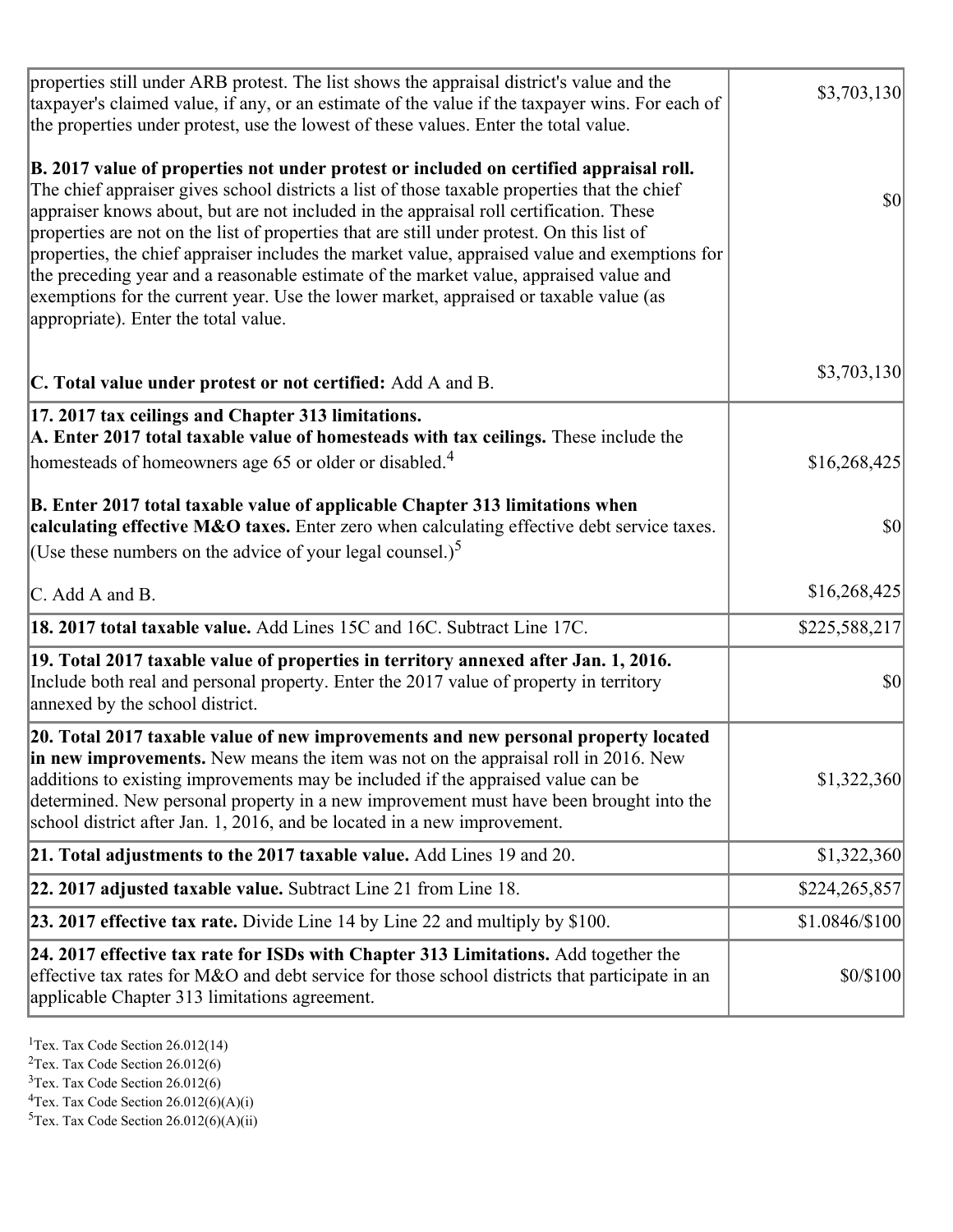## **STEP 2: Rollback Tax Rate**

Most school districts calculate a rollback tax rate that is split into two separate rates:

- 1. **Maintenance and Operations (M&O):** School districts must use the lesser amount of the following methods to calculate the M&O rate:
	- Four cents (\$0.04) PLUS current year's compression rate multiplied by \$1.50 (usually \$1) PLUS any additional cents approved by voters at a 2006 or subsequent rollback election; OR
	- Current year $i/\frac{1}{2}$ s compression rate multiplied by six cents (usually four cents) PLUS effective M&O rate which includes school formula funding calculations.<sup>6</sup>
- 2. **Debt:** The debt tax rate includes the debt service necessary to pay the school district's debt payments in the coming year. This rate accounts for principal and interest on bonds and other debt secured by property tax revenue.

In most cases the rollback tax rate exceeds the effective tax rate, but occasionally decreases in a school district's debt service will cause the effective tax rate to be higher than the rollback tax rate.

| <b>Rollback Tax Rate Activity</b>                                                                                                                                                                                                                                                                                                                                       | <b>Amount/Rate</b> |
|-------------------------------------------------------------------------------------------------------------------------------------------------------------------------------------------------------------------------------------------------------------------------------------------------------------------------------------------------------------------------|--------------------|
| 25. Maintenance and operations (M&O) tax rate. Enter \$1.50 OR the 2005 adopted<br>M&O rate if voters approved a rate higher than \$1.50.                                                                                                                                                                                                                               | \$1.5000/\$100     |
| $26.$ Multiply line 25 times $0.6667$                                                                                                                                                                                                                                                                                                                                   | \$1.0000/\$100     |
| 27. 2017 rollback M&O rate. Use the lesser of the M&O rate as calculated in Tax Code<br>Section 26.08(n)(2)(A) and (B).                                                                                                                                                                                                                                                 | \$1.1700/\$100     |
| 28. Total 2017 debt to be paid with property tax revenue.<br>Debt means the interest and principal that will be paid on debts that:<br>$(1)$ Are paid by property taxes,<br>$(2)$ Are secured by property taxes,<br>$(3)$ Are scheduled for payment over a period longer than one year, and<br>$(4)$ Are not classified in the school district's budget as M&O expenses |                    |
| A. Debt includes contractual payments to other school districts that have incurred debt on<br>behalf of this school district, if those debts meet the four conditions above. Include only<br>amounts that will be paid from property tax revenue. Do not include appraisal district budget<br>payments. Enter debt amount:                                              | $ 10\rangle$       |
| B. Subtract unencumbered fund amount used to reduce total debt.                                                                                                                                                                                                                                                                                                         | \$0                |
| C. Subtract state aid received for paying principal and interest on debt for facilities through<br>the existing debt allotment program and/or instructional facilities allotment program.                                                                                                                                                                               | $ 10\rangle$       |
| D. Adjust debt: Subtract B and C from A.                                                                                                                                                                                                                                                                                                                                | $ 10\rangle$       |
| 29. Certified 2016 excess debt collections. Enter the amount certified by the collector.                                                                                                                                                                                                                                                                                | $ 10\rangle$       |
| <b>30. Adjusted 2017 debt.</b> Subtract line 29 from line 28D.                                                                                                                                                                                                                                                                                                          | \$0                |
| 31. Certified 2017 anticipated collection rate. Enter the rate certified by the collector. If<br>the rate is 100 percent or greater, enter 100 percent.                                                                                                                                                                                                                 | 0%                 |
| 32. 2017 debt adjusted for collections. Divide line 30 by line 31.                                                                                                                                                                                                                                                                                                      | $ 10\rangle$       |
| 33. 2017 total taxable value. Enter amount on line 18.                                                                                                                                                                                                                                                                                                                  | \$225,588,217      |
| 34. 2017 debt tax rate. Divide line 32 by line 33 and multiply by $$100$ .                                                                                                                                                                                                                                                                                              | \$0/\$100          |
| 35. 2017 rollback tax rate. Adds lines 27 and 34.                                                                                                                                                                                                                                                                                                                       | \$1.1700/\$100     |